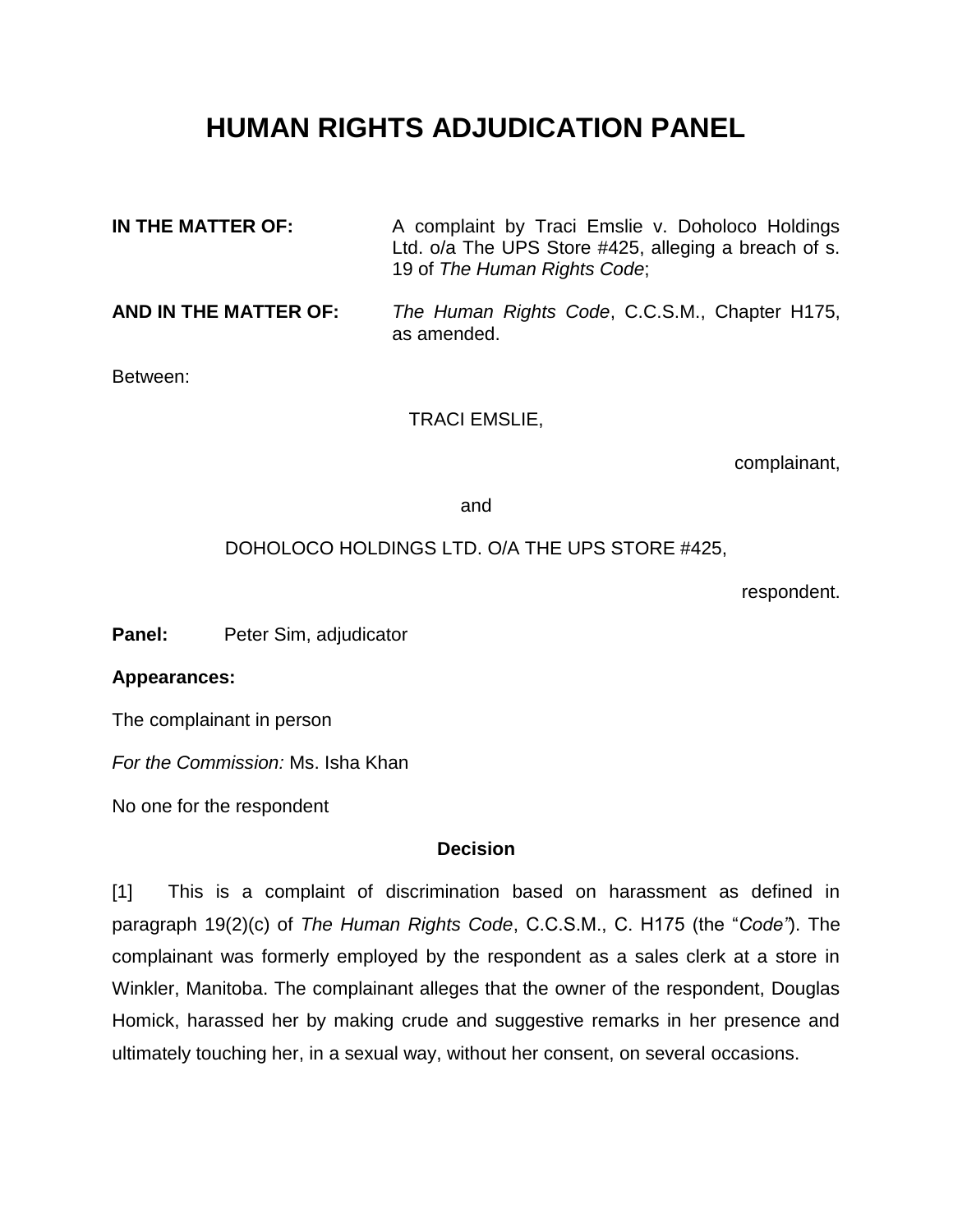[2] The Respondent did not file a formal response to the complaint or appear at the hearing. The president of the Respondent, Douglas Homick, received notice of the hearing and advised me by e-mail that he did not intend to appear.

## **Preliminary Matters**

# *Request to Remove Complainant's Name from Reasons*

[3] The first preliminary issue was a request that the complainant not be identified by name in these reasons. Ms. Khan submitted that the complainant lives in a small community and that her employment prospects might be damaged if she were identified by name.

[4] I have concluded that it is not appropriate to grant this request. The name of the complainant has already appeared in the public notices which were given for the hearing. No request to remove her name was made prior to publication.

[5] The complainant has married since the filing of the complaint and now uses her husband's surname. In these reasons, I will not refer to the complainant by her married name or give the full name of her husband. This should provide sufficient protection for her privacy.

# *Motion to add Douglas Homick as a Respondent*

[6] The second preliminary issue is a request by the Commission to amend the complaint to add Douglas Homick, the president, director and principal shareholder of the Respondent, as a Respondent in his personal capacity.

[7] The Commission argues that it is appropriate to add Mr. Homick as a party because he was the directing mind of the corporate respondent and also the person directly responsible for the acts of harassment.

[8] My main concern about this application is the timing. The complaint was filed in April, 2012 and was in the hands of the Commission for over two years before I was designated as an Adjudicator to hear the complaint in August, 2014. I issued the Notice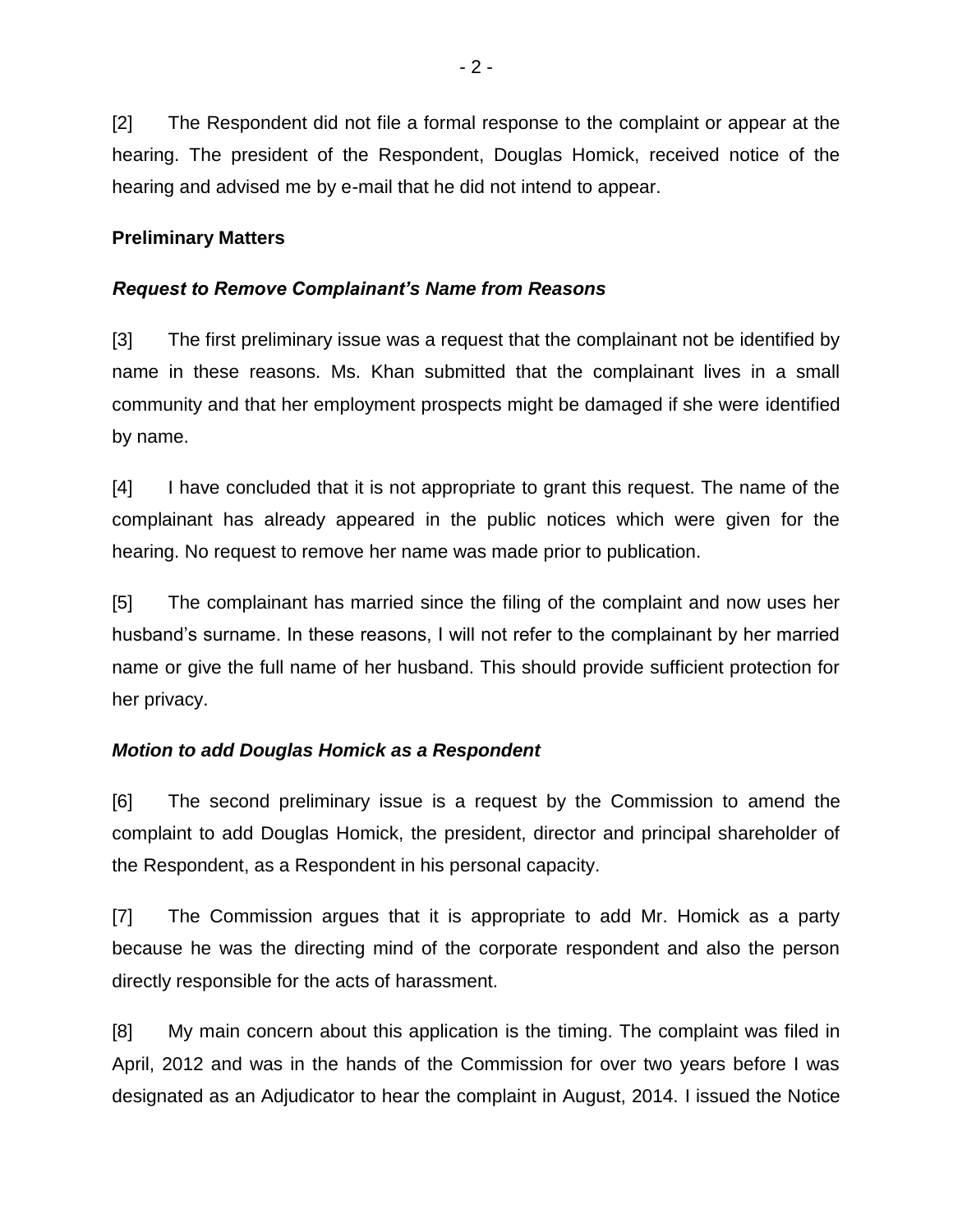of Hearing on October 30, 2014 after consultation with counsel for the Commission and prior notice to the complainant and the respondent. The Commission did not request to amend the complaint to add Mr. Homick as a respondent until November 20, 2014, less than a week before the hearing was to commence.

[9] I asked counsel for the Commission the reason for the delay in seeking to add Mr. Homick as a respondent. She explained that it was the practice of the Commission to avoid adding a personal respondent if the complaint could be remedied by a corporation. She said that the Commission did not consider this matter during its investigation and it was only when she took conduct of the file that it became evident that Mr. Homick was not taking the matter seriously.

[10] Section 40 of the *Code* gives an adjudicator broad power to amend a complaint and add parties, subject only to the restriction that there must not be undue prejudice to any party or proposed new party. However, I have concluded that when the Section is considered in the context of the *Code* as a whole it is an exceptional power which should be exercised only in exceptional circumstances.

[11] An appropriate test for adding parties under Section 40 of the Manitoba Code is found in a decision of the Canada Human Rights Tribunal in *Syndicat des employés d'exécution de Québec-téléphone section locale 5044 du SCFP v. Telus communications (Québec) inc.*, 2003 CHRT 31 (CanLII) and followed by the federal tribunal in subsequent cases. In that case the tribunal stated:

[30] The Panel is of the opinion that the forced addition of a new respondent once the Tribunal has been charged with inquiring into a complaint is appropriate, in the absence of formal rules to this effect, if it is established that the presence of this new party is necessary to dispose of the complaint of which the Tribunal is seized and that it was not reasonably foreseeable, once the complaint was filed with the Commission, that the addition of a new respondent would be necessary to dispose of the complaint.

[12] The panel in the *Telus* case based its decision on the procedures under the *Canada Human Rights Code* which require the Commission to review and screen cases before they are referred to the tribunal for adjudication.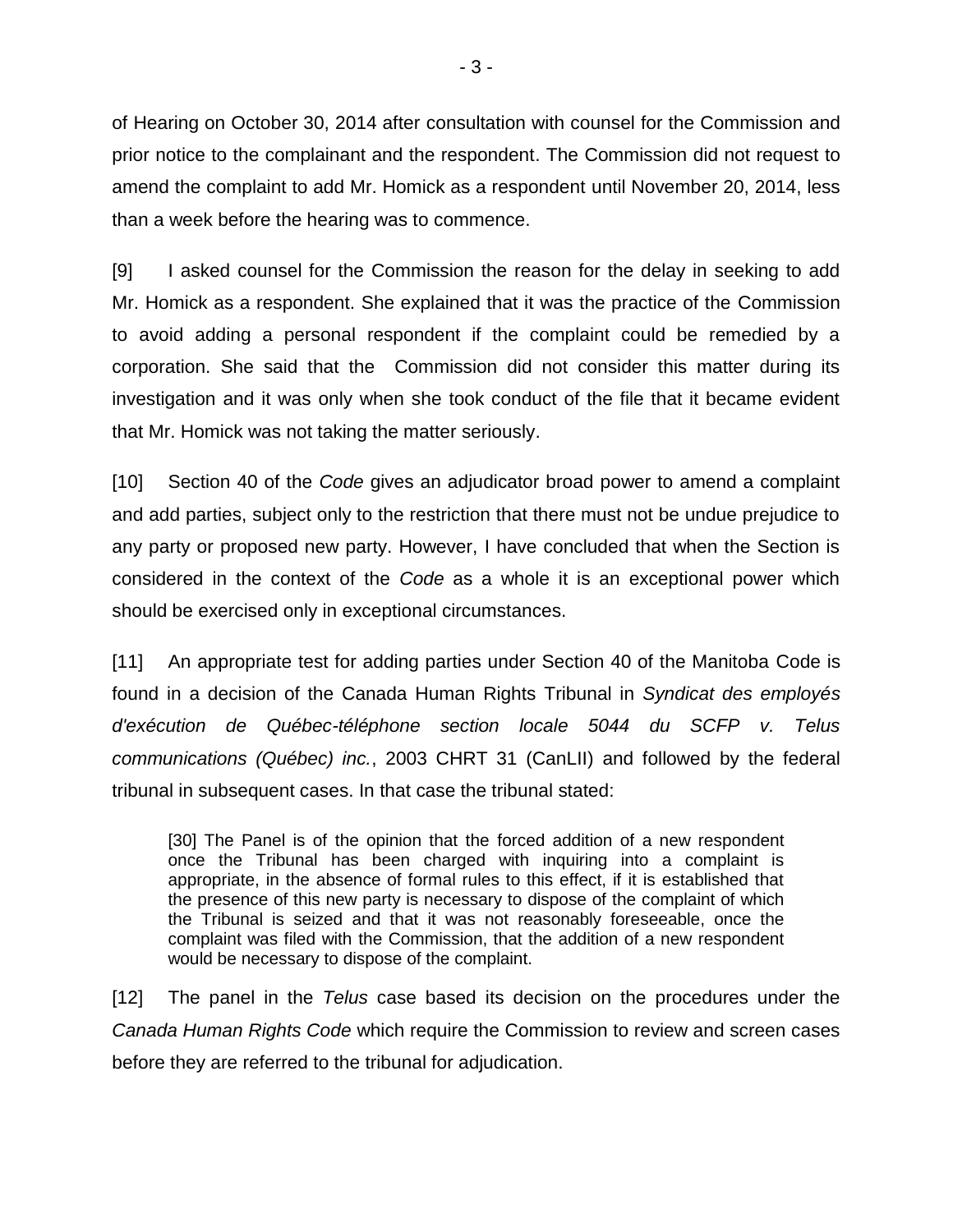[13] The Manitoba *Code* uses a similar structure. Once a complaint is filed, Section 27 of the *Code* requires that the Commission investigate the complaint. Section 24 of the *Code* gives the Executive Director, or other employees of the Commission, the power to add parties at any time until the Commission disposes of the complaint under Section 29.

[14] Section 28 of the *Code* requires that the Commission notify the complainant and the respondent of the findings of the investigation and give them an opportunity to respond before the complaint is considered by the Commission under Section 29.

[15] Under 29, the Commission considers the complaint and may either dismiss the complaint, request the appointment of an adjudicator or recommend a prosecution for a contravention of the *Code*. The Commission is required to consider whether the complaint is frivolous or vexatious, whether the acts or omissions described in the complaint contravene the *Code* and whether there is sufficient evidence to support the complaint. The Commission functions as a gatekeeper to the adjudication process. The Commission is required to receive representations from the respondent and screen out those complaints which do not merit a full hearing before an adjudicator.

[16] An amendment by the adjudicator to add a new respondent after the complaint has been considered by the Commission deprives the proposed respondent of the right to make representations under Section 28 and of the benefit of the screening process under Section 29. It should therefore be regarded as an exceptional order which should be granted only where the facts which are relied on to justify it were not known, and could not have been discovered by reasonable diligence, before the Commission disposed of the complaint under Section 29.

[17] There are no such facts here. The complaint discloses that Mr. Homick was the owner of the store in question. A simple search of the Companies Office would disclose his connection with the corporate respondent. The fact that the respondent was not being cooperative with the Commission became evident early in the investigation process. The question of whether to add individual respondents to a complaint is matter of substance which ought to be considered by the Commission as part of the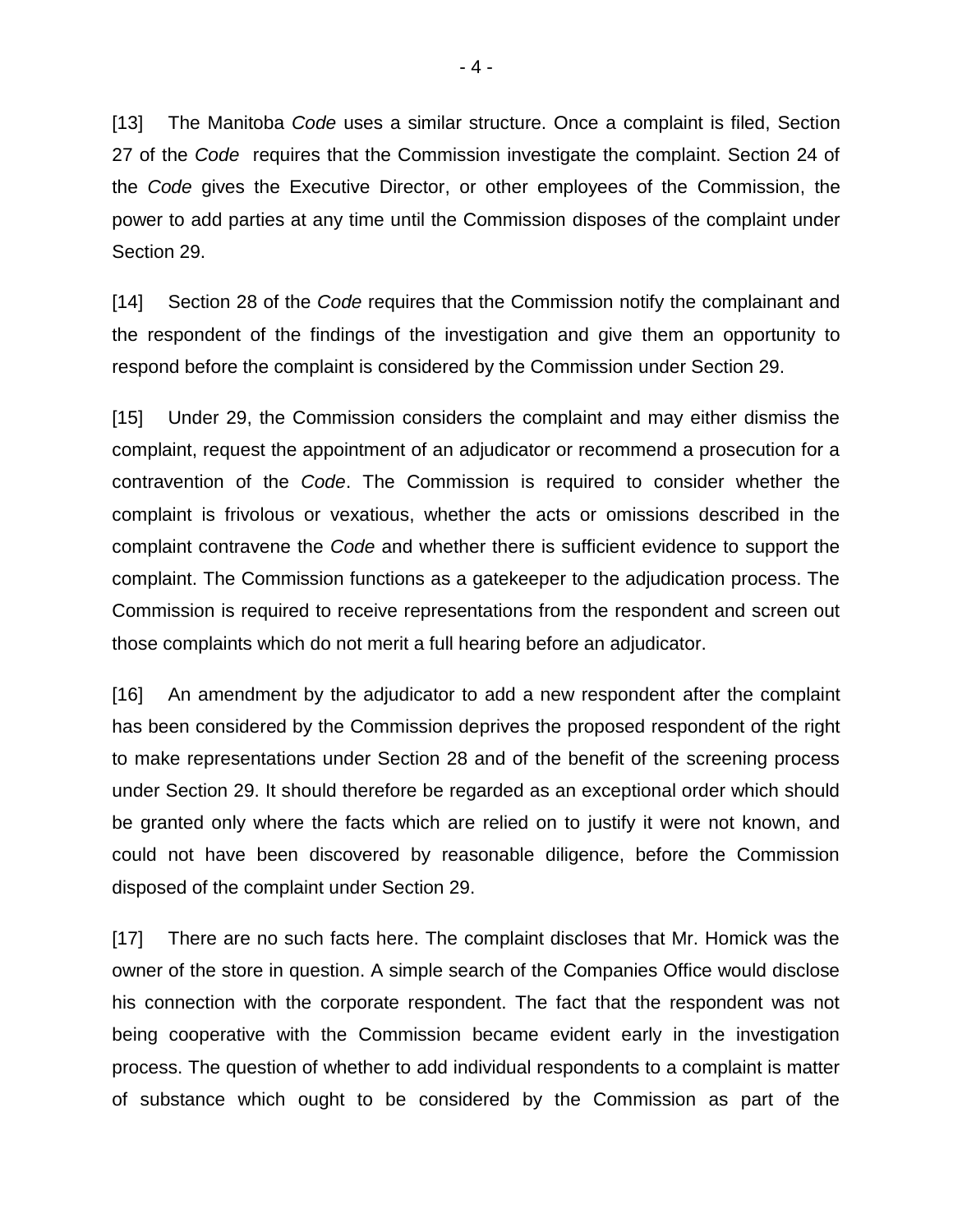investigation and review of the complaint. The possibility that the corporate respondent might be stripped of assets is a known risk that could have been considered earlier. Even if Mr. Homick were added as a personal respondent, there are ways in which he could make himself judgment proof.

[18] There was ample opportunity to add Mr. Homick as a respondent under Section 24 of the *Code*. A last minute application under Section 40 is not justified. I therefore deny the motion to amend the complaint to add Douglas Homick as a respondent.

#### **Evidence**

[19] The complainant is 35 years old. In 2009, when she started work with the respondent, she was single and had a four year old daughter from a previous relationship. She was in a relationship with the man (who I will not name) who subsequently became her husband. She had completed high school and a business course of some kind. She did not describe her work history in detail but it appears that most of her jobs had been in retail stores or restaurants.

[20] The respondent Doholoco Holdings Ltd. operated a retail store in Winkler, Manitoba which combined a franchise of The UPS Store with a Sears catalogue outlet. The two businesses occupied the same space and employees worked on both sides of the store. The respondent operated a second store in Steinbach, Manitoba.

[21] Douglas Homick was the President and sole director of the respondent. He worked mainly in the Steinbach store but would visit the Winkler store once or twice a week.

[22] The complainant began work at the respondent's Winkler location in March, 2009. She initially had another part time job, but in July she left that job and began working for the respondent full time. When the complainant began work there was a store manager named Deb and another employee named John. Deb left the store in 2010 and the complainant began taking over more of her functions. Various other part time employees were hired from time to time but it appears that, after Deb left, the complainant and Mr. Homick were often the only people working in the store.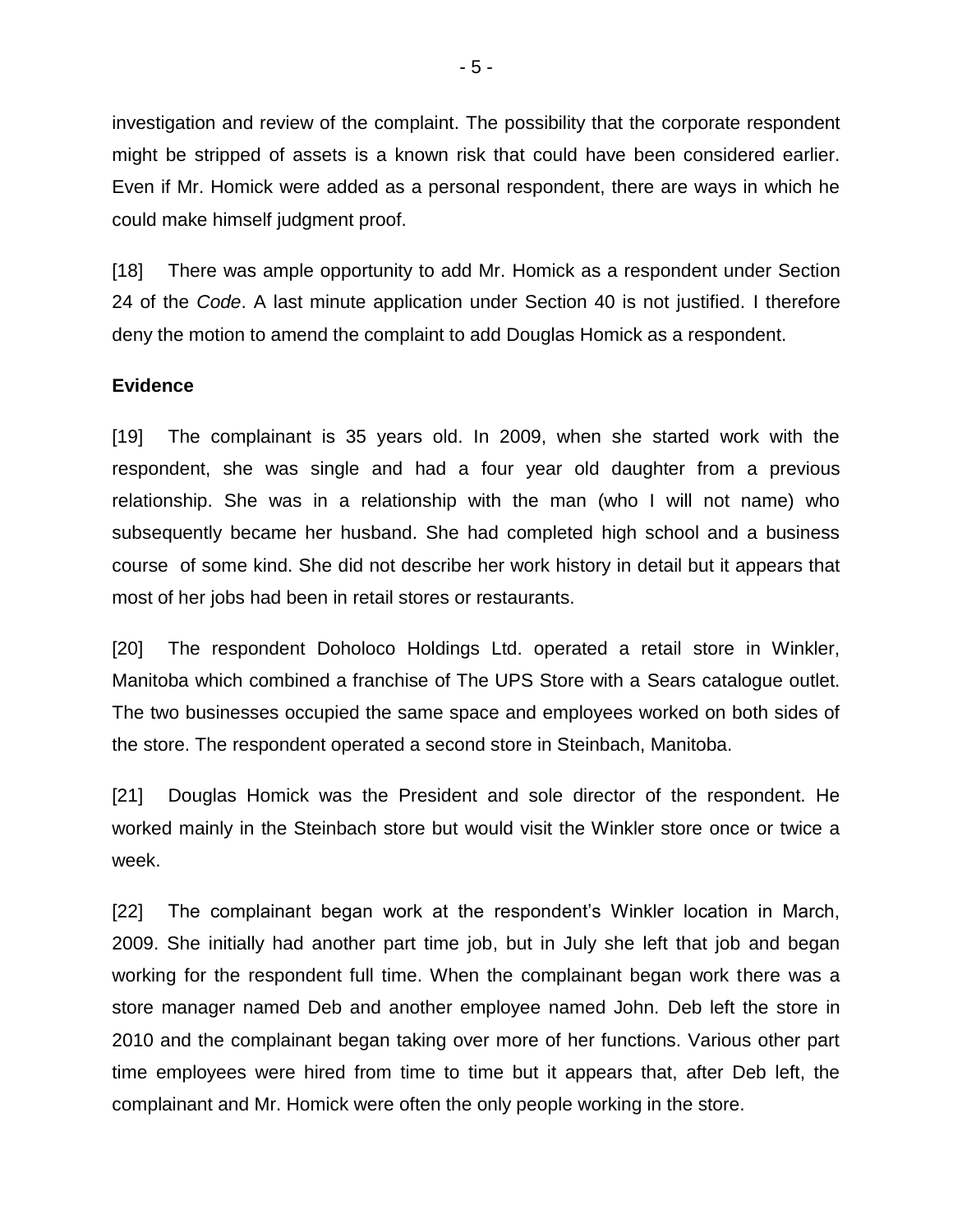[23] During the time that Deb was at the store, the complainant had no difficulties with Mr. Homick. When he was working at the store she would sometime ask him questions and he would answer them and that was all. However, once Deb left and the complainant was working alone with Mr. Homick, his attitude changed. He began a stream of sexually tinged comments.

[24] The complainant gave a few examples. Mr. Homick would suggest that one of the UPS drivers wanted to sleep with the complainant. He might ask, "Do you need help going to the bathroom?" He would point to the underwear section of a catalogue and say, "These are going to be your new uniform." When the wooden casing had to be removed from a fridge that was delivered to the Sears outlet he might say, "It's time to get down on your hands and knees and screw."

[25] In other contexts, Mr. Homick's remarks would simply be vulgar. Taken by themselves, most of his remarks might only be mildly offensive. What raises them to the level of harassment is their constant repetition and the relationship of power in which they took place. Mr. Homick was described as over 6 feet tall and over 250 pounds and very imposing. The complainant is around five feet tall. Mr. Homick and the complainant worked alone most of the time. Mr. Homick was 20 or 25 years older than the complainant. Mr. Homick was the complainant's boss and the power to set her hours or work, give or deny raises and fire her. The complainant was a single mother with limited skills living in a small town.

[26] The complainant seldom objected to Mr. Homick's constant stream of sexual references. She said that she was uncomfortable with speaking to him in person but she would sometimes send him text messages objecting to something he had said or done. However, the remarks she described were of a type that no reasonable person would believe a woman would welcome. Mr. Homick must have realized that the complainant did not like his so-called jokes. Nevertheless he kept up with them, no doubt because he enjoyed reminding her that he was the boss and if she wanted to keep her job she had to listen to his jokes whether she liked them or not.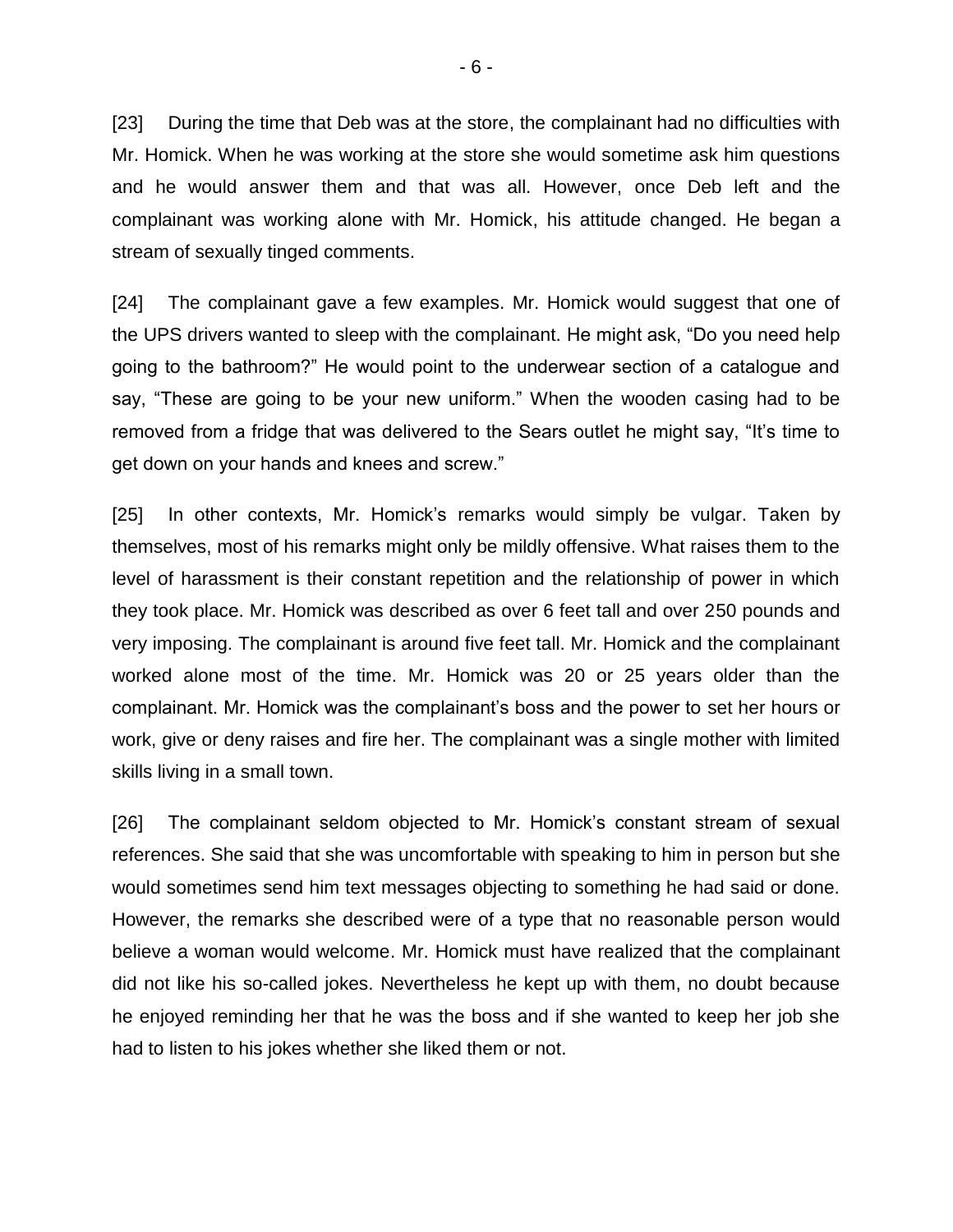[27] Things soon escalated beyond simple joking. The complainant explained that she had injured her shoulder in a previous job. One day in late 2010 her shoulder started acting up while she was at work. Mr. Homick noticed that she was in pain and offered to massage her shoulder. She let him rub her shoulder through her clothing and she did fell somewhat better.

[28] After this incident, Mr. Homick was constantly saying, "Do you need a backrub? Do you want a backrub? I think you need a backrub?" The Sears part of the store also had a display of mattresses and Mr. Homick kept suggesting that he pull a mattress down.

[29] On Friday, February 11, 2011 the complainant and Mr. Homick were working alone in the store. The complainant started closing down the store at 5:30 pm because she needed to pick her daughter up from day care at 6:00 pm. The complainant was on the phone talking to her boyfriend when Mr. Homick pulled down a mattress and moved it to a storage area, out of public view. He told the complainant, "See you on the bed."

[30] The complainant walked over to the bed and sat down. She said that she did not want to sit on the bed but her first reaction was to do what her boss asked her to do. After she got off the phone she told Mr. Homick that she needed to pick up her daughter but he did not seem to catch on that she did not want to be there. The complainant's recollection became blurred. She recalls lying on the bed and Mr. Homick rubbing her back. He also rubbed her feet and the inside of her thighs. He did not try to kiss her. The complainant could not say how long the incident lasted. She kept telling Mr. Homick that she had to go and he eventually let her go.

[31] The complainant picked up her daughter and went home. She says that she felt violated, ashamed and scared. She did not tell anyone else about the incident.

[32] That night the complainant sent an e-mail to Mr. Homick at the store e-mail address which read, "Hey, I don't mind you getting knots out of my back, but it needs to be a professional relationship."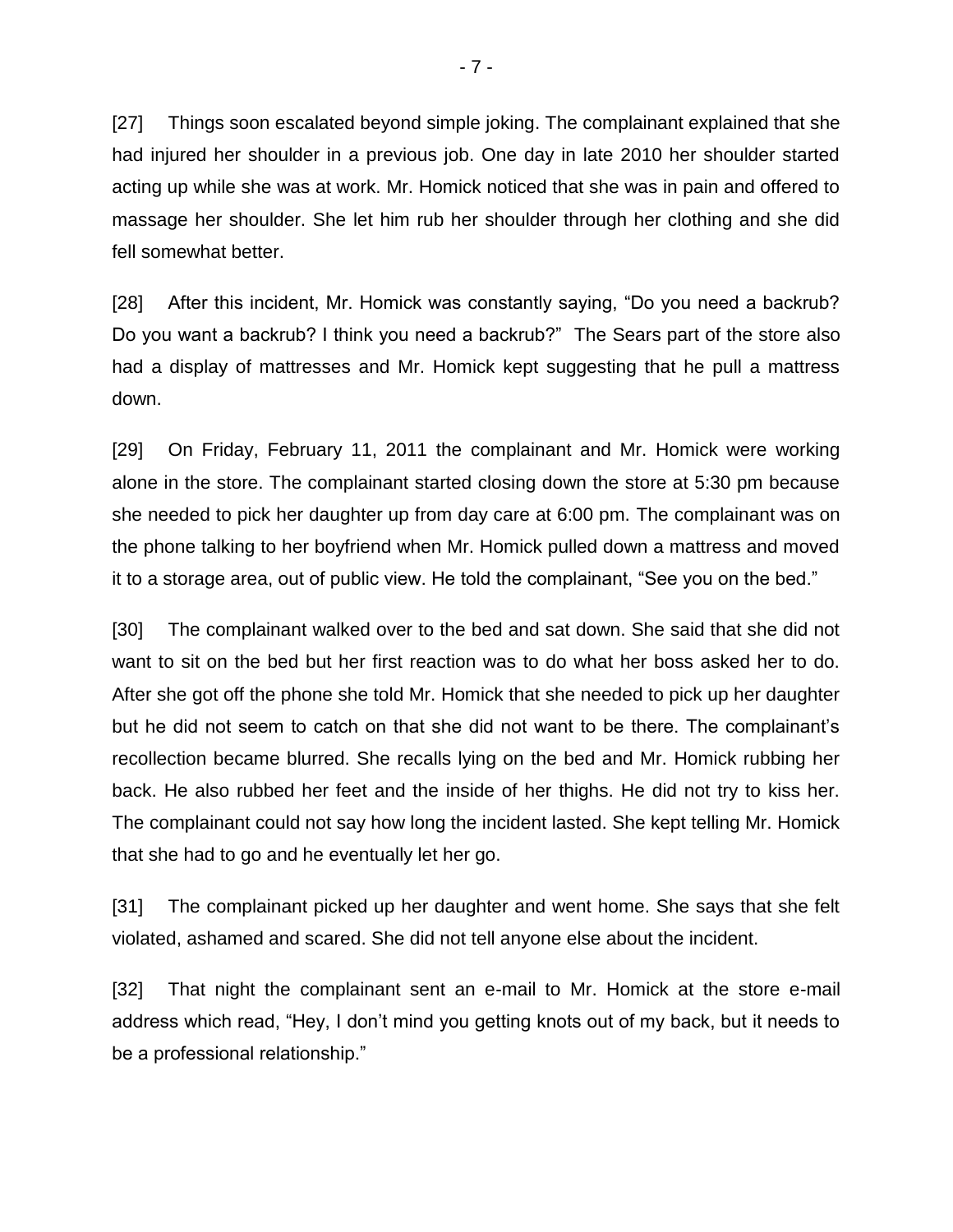[33] When the complainant next say Mr. Homick the following Tuesday, she described the situation as awkward. Mr. Homick made some vague remarks about being out of his mind. He also asked the complainant not to send e-mails to the store email address because those e-mails when through a hub and he did not want other people to see them.

[34] The complainant's e-mail protest was very mildly worded, but its intent should have been clear to any reasonable person. However, it was not clear to Mr. Homick. Another incident soon followed.

[35] The complainant had a photography business on the side and she asked Mr. Homick to print some business cards for her. The cards had to be printed at the Steinbach store. When Mr. Homick brought the cards to Winkler, he told the complainant to close her eyes, grabbed her shirt and stuffed the cards into her bra. Mr. Homick laughed. The complainant was stunned and shocked. She said thanks for the cards and turned away.

[36] There was another incident around Easter of 2011 when Mr. Homick put an Easter egg inside the complainant's shirt after she had specifically asked him not to.

[37] Around this time, there was one other incident where the complainant gave Mr. Homick permission to touch her. The complainant had injured he back working around her home. She had gone to a massage therapist who gave her a lotion to put on her back. The next day the complainant was in extreme pain at work. Mr. Homick was the only other person around. When the complainant could no longer stand the pain, she asked Mr. Homick to rub some lotion on her back. This involved lifting her shirt about two inches and rubbing the lotion to her lower back around her hips. The process took less than a minute.

[38] The complainant described an incident in the spring of 2011 where Mr. Homick sat down beside her in the back area of the store and removed her shirt so that he could massage her back. Her memory of this incident was somewhat blurred and she could not say whether it happened before or after the incident with the lotion.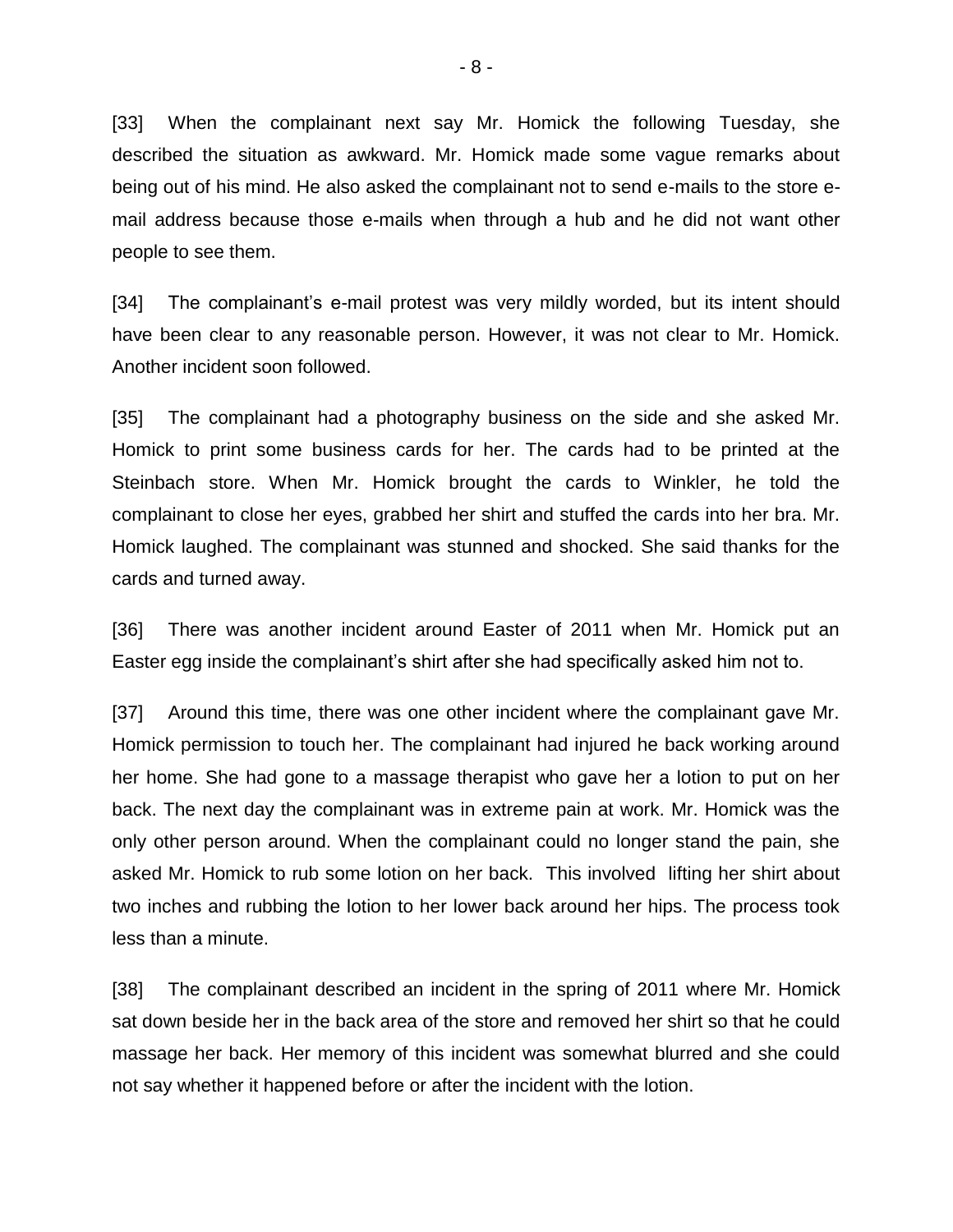[39] During the spring and summer of 2011, Mr. Homick came to the complainant's house on a couple of occasions. She did not let him in the house and there were neighbours around outside so he left after a short time.

[40] By the fall of 2011, the complainant was suffering from serious stress as a result of Mr. Homick's behaviour. She does not recall any further instances of actual touching but there was a constant stream of sexual innuendo whenever she dealt with Mr. Homick. She recalled a telephone conversation with him where he asked for "phone nookie" as the incident that led her to take action. Mr. Homick had done this many times before but this time she had had enough.

[41] On October 21, the complainant went to see a doctor. She was not able to see her family doctor that day but was able to see another doctor in the urgent care clinic who gave her a sick note. The complainant decided to wait until she could see her family doctor on October 26. Her family doctor gave her a note approving her for stress leave until January 20, 2012. On October 26, 2011 she went to the store and left the note on a desk. She did not return to work after that.

[42] After she left her job the complainant contacted the area supervisor of The UPS Store franchise and complained about Mr. Homick's behaviour. A private investigator interviewed the complainant, Ms. Bell and some other employees. The complainant does not know if the franchisor took any further action.

[43] The complainant also reported Mr. Homick to the police. She said that she believes there were some court proceedings against him but she did not attend court and could not give further details.

[44] The Commission also called Amy Bell as a witness. Ms. Bell worked for The UPS Store in Steinbach which was also owned by the respondent. Ms. Bell started work in 2011 and she would often call the complainant in Winkler to ask for advice about the store. As time went on, she and the complainant got to know each other and talked about more personal things.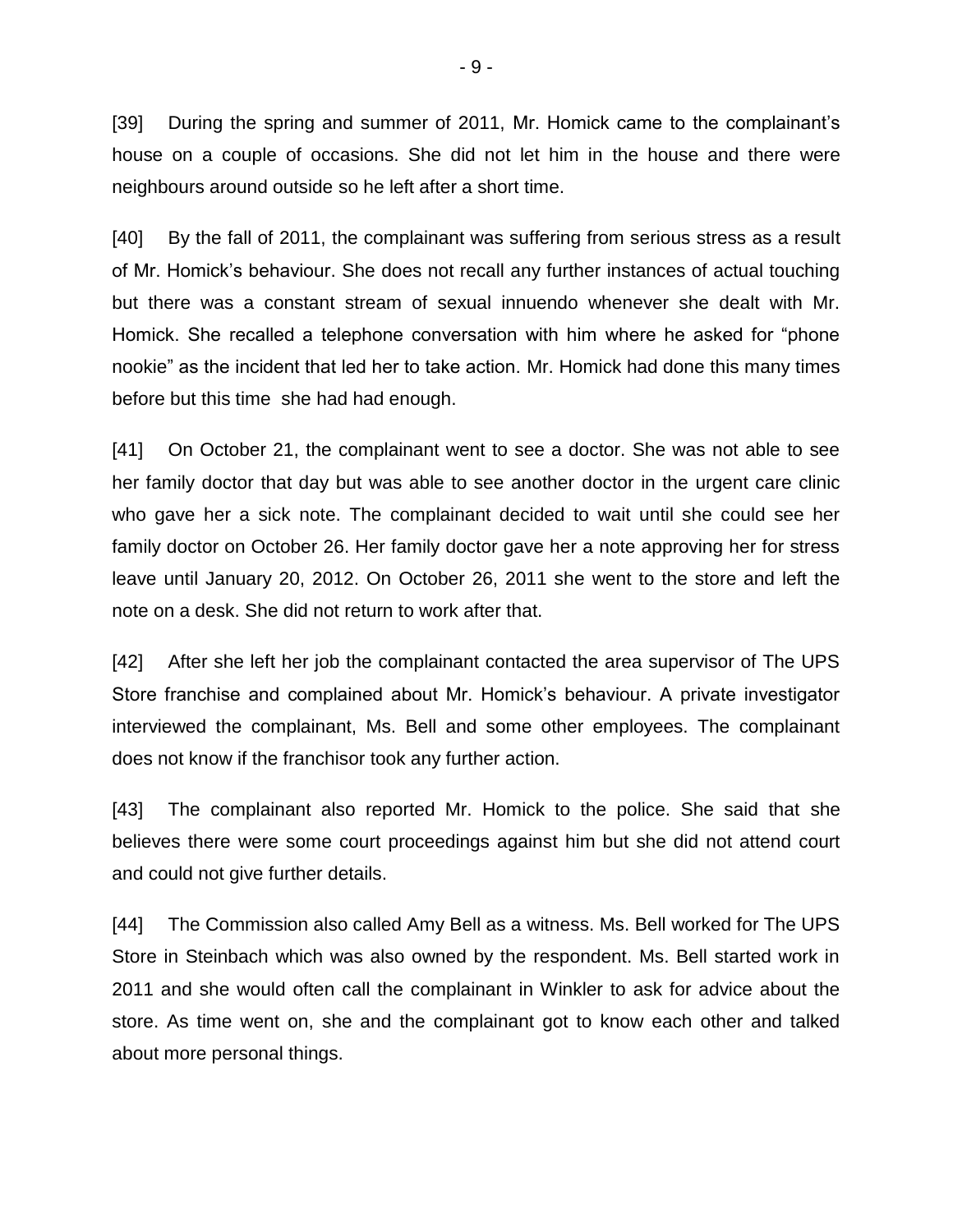[45] Ms. Bell recalls one incident where she was talking to the complainant by telephone. Mr. Homick was in the office and said in a voice loud enough for the complainant to hear over the telephone, "Ask her what bra she is wearing, what color are her underwear?"

[46] Ms. Bell said that the complainant seemed more and more stressed because of Mr. Homick's behaviour. She asked for Ms. Bell's advice and Ms. Bell suggested that she call someone higher up in the organization. The complainant followed this advice after she left her position.

[47] Ms. Bell also gave some evidence as to Mr. Homick's conduct on occasions when the complainant was not present. I will not refer to this evidence as I do not consider it to be relevant.

[48] The Commission also called the complainant's husband. He testified that he had married the complainant in 2013 and they had been in a relationship for about 10 years. In 2009 he had been working part time delivering furniture and taking a course for his Class I license. In March 2011 he got his license and found work with a trucking company. His work was a mix of long haul and local hauling. As a result, he was sometimes away for 5 or 6 nights at a time.

[49] When he had time off work, he would sometimes visit the complainant at her work. When the complainant was busy, he would talk to Mr. Homick.

[50] The complainant's husband noticed Mr. Homick's fondness for making degrading remarks about women. He described an incident where the complainant was working in the back room. Mr. Homick went in for a minute and came out zipping up his fly and saying, "That was great."

[51] The complainant did not tell her husband that she was being harassed by Mr. Homick until after she had gone on stress leave and made a complaint to the police. Before that, he noticed that she was becoming increasingly stressed. She was often short with her daughter, did not eat much and not comfortable going out. When he asked what was wrong, she simply said that it had been a rough day at work.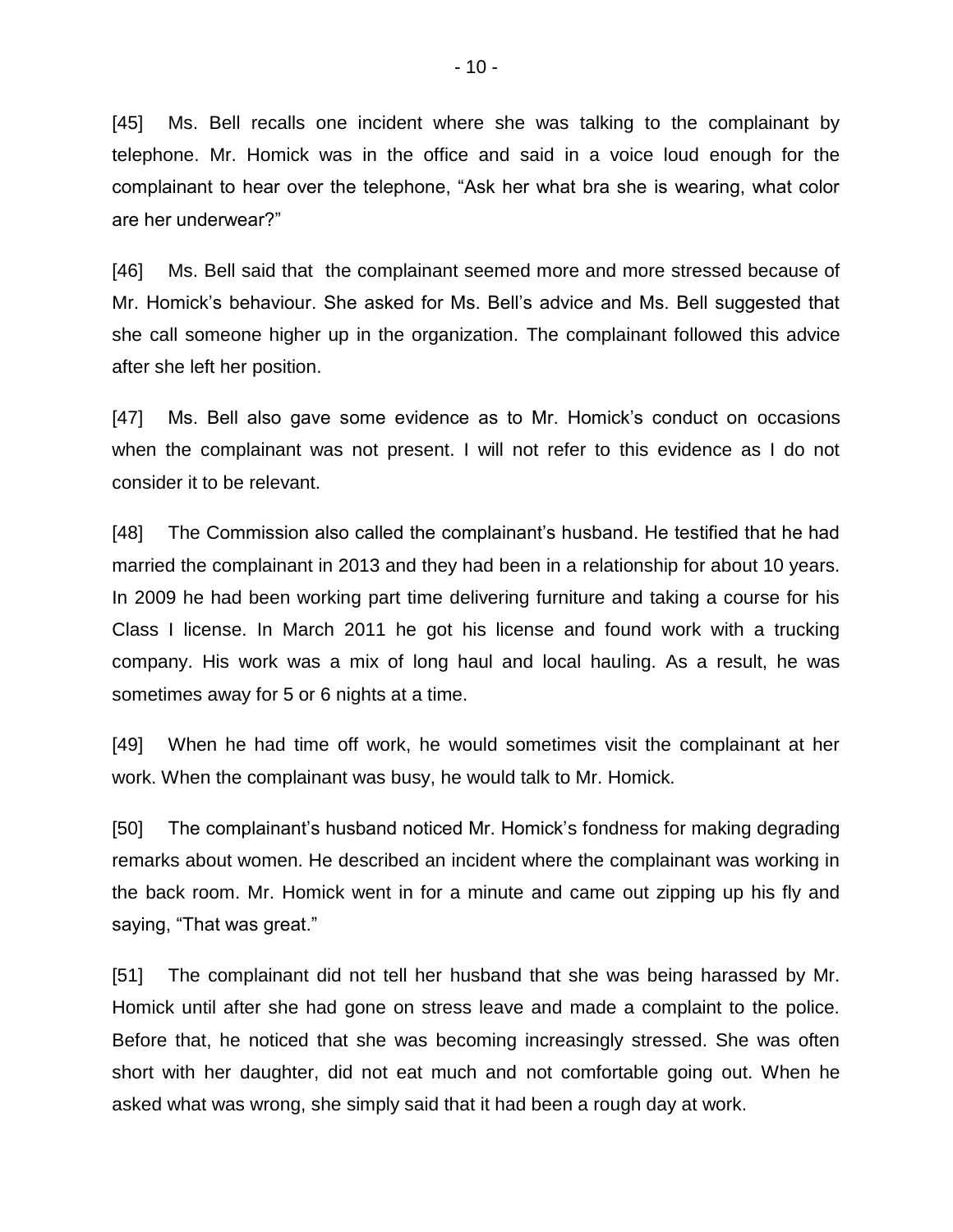[52] Her husband said that after the plaintiff left work, she had drawn back from society. She continued to suffer from panic attacks. Large males intimidated her. She did not like to go out by herself.

[53] The Commission called the complainant's family physician, Dr. Reyneke, and tendered medical reports from a number of medical professionals who had seen the complainant.

[54] Dr. Reyneke testified that when she examined the complainant on October 27, 2011 she concluded that she was suffering from severe stress and wrote a note confirm that she was entitled to stress leave on medical grounds until January 2012. In January, Dr. Reyneke saw the complainant again and sent a report to the Workers Compensation Board confirming that the complainant was still entitled to stress leave. She also referred the complainant to a Dr. Schellenberg.

[55] There were two reports from Dr. Schellenberg. His letterhead describes him as "Special Interest in Psychiatry." Dr. Reyneke explained that he is a family physician whose practice is limited to psychiatric patients. There were two reports from Dr. Schellenberg to the Worker's Compensation Board which stated that the complainant was suffering from flashbacks and panic attacks. The report also noted that the complainant had declined medication.

[56] Dr. Reyneke said that the complainant had refused medication for her psychiatric problems because she had suffered side effects from medication in the past and wanted to deal with her problems through cognitive therapy. She said that medication might have reduced the severity of the complainants symptoms in the early stages but that the complainant would still have to learn to live with what had happened to her through cognitive therapy.

[57] The Commission also produced a report dated April 23, 2013 from Dr. Enns, a psychologist who saw the complainant at the request of the Workers Compensation Board. The report concluded that the complainant was suffering from anxiety and depression which were likely related to the harassment in the workplace. In addition, the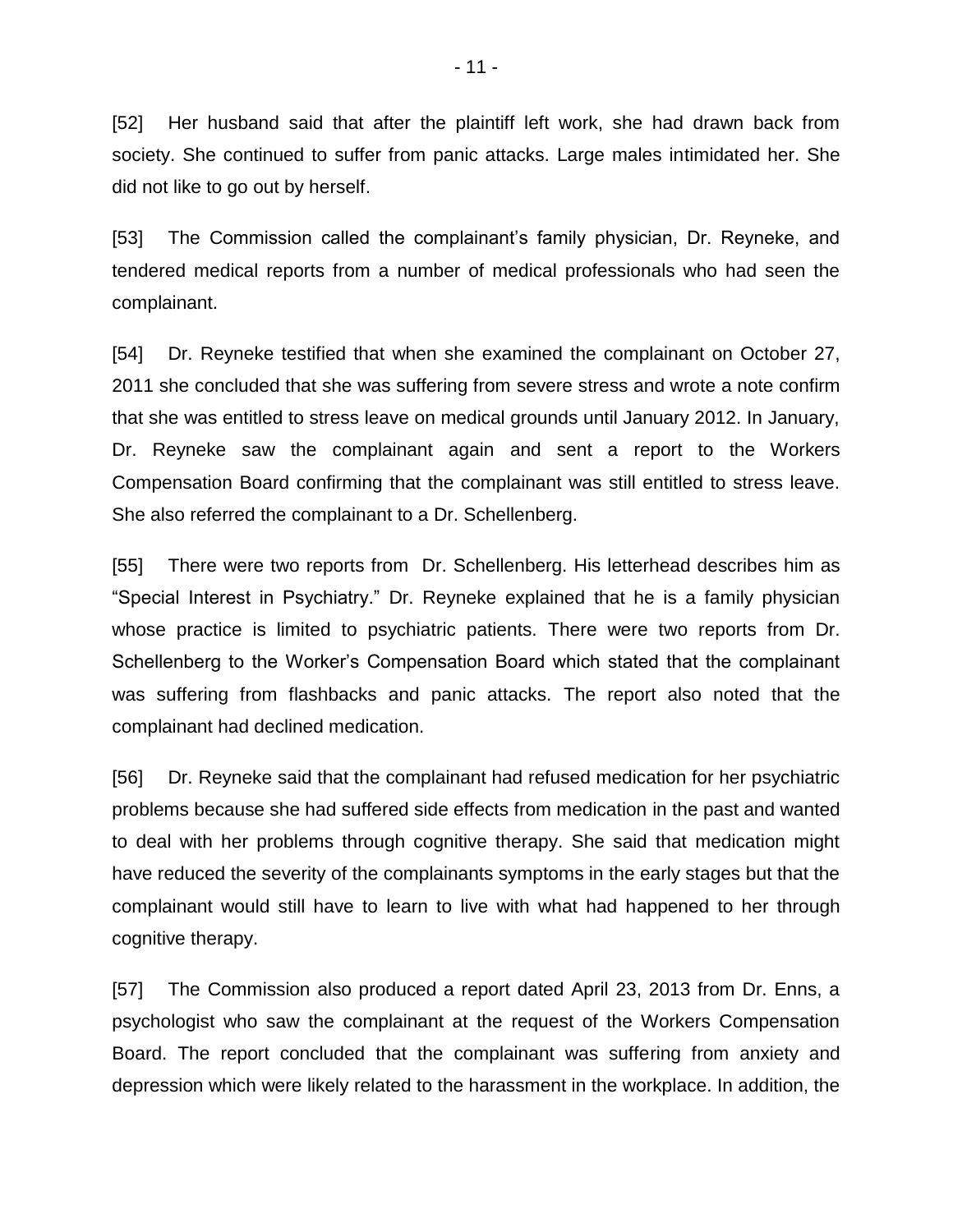complainant suffered from a Panic Disorder with Agoraphobia (fear of open spaces) which had been in remission but which had started to bother her again after the incidents in the workplace.

[58] The most recent medical report filed was from Dr. Miller, a psychiatrist, to Dr. Reyneke and was dated December 23, 2013. The report noted that the complainant had lifelong difficulties with depression and anxiety which had been exacerbated by a number of factors including issues with parenting, her current pregnancy and the ongoing human rights complaint relating to workplace harassment and possible sexual assault.

[59] I note that while Dr. Miller identifies the ongoing legal proceedings relating to the harassment complaint as an ongoing source of stress, as a matter of law, the cause of this stress is the harassment itself. If there had been no harassment, there would have been no legal proceedings or resulting stress.

### **Applicable Law and Conclusions**

[60] The statutory definition of sexual harassment is found in Section 19 of the *Code* which reads:

#### **Harassment**

19(1) No person who is responsible for an activity or undertaking to which this Code applies shall

(a) harass any person who is participating in the activity or undertaking; or

(b) knowingly permit, or fail to take reasonable steps to terminate, harassment of one person who is participating in the activity or undertaking by another person who is participating in the activity or undertaking.

### **"Harassment" defined**

19(2) In this section, "harassment" means

(a) a course of abusive and unwelcome conduct or comment undertaken or made on the basis of any characteristic referred to in subsection 9(2); or

(b) a series of objectionable and unwelcome sexual solicitations or advances; or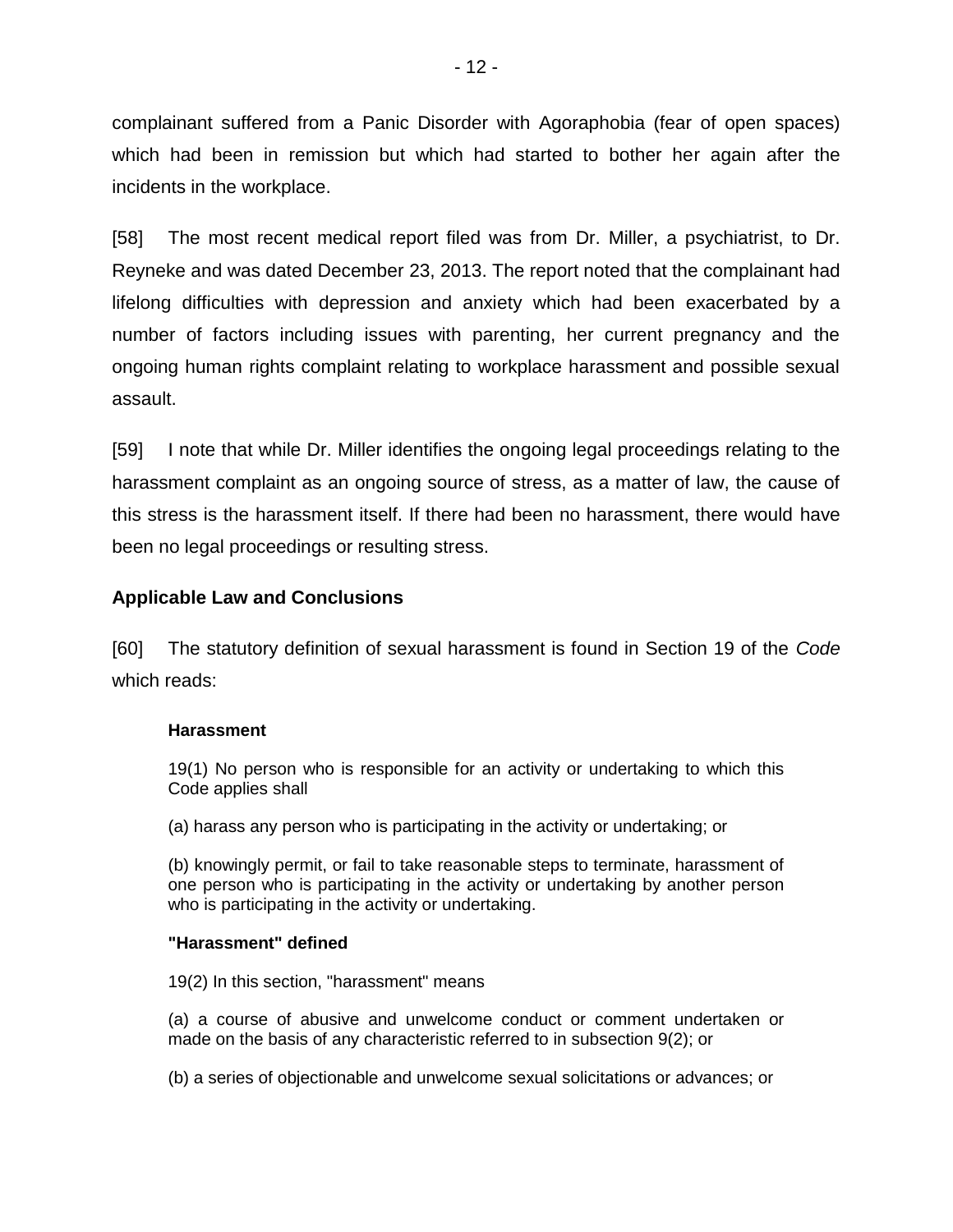(c) a sexual solicitation or advance made by a person who is in a position to confer any benefit on, or deny any benefit to, the recipient of the solicitation or advance, if the person making the solicitation or advance knows or ought reasonably to know that it is unwelcome; or

(d) a reprisal or threat of reprisal for rejecting a sexual solicitation or advance.

In this section, "harassment" means

(a) a course of abusive and unwelcome conduct or comment undertaken or made on the basis of any characteristic referred to in subsection 9(2); or

(b) a series of objectionable and unwelcome sexual solicitations or advances; or

(c) a sexual solicitation or advance made by a person who is in a position to confer any benefit on, or deny any benefit to, the recipient of the solicitation or advance, if the person making the solicitation or advance knows or ought reasonably to know that it is unwelcome; or

(d) a reprisal or threat of reprisal for rejecting a sexual solicitation or advance.

[61] This section codifies principles which were set out in the Supreme Court of Canada decision in *Janzen v. Platy Enterprises Ltd.* [1989] 1 S.C.R. 1252 and have been reaffirmed in many cases since then. The application of these principles to the facts of this case are clear. In any human rights complaint the standard of proof is the civil standard of proof on a balance of probabilities and the standard of conduct the respondent is expected to meet is the civil standard of a reasonable person.

[62] The evidence clearly established that Mr. Homick, who was the directing mind of the respondent and in a position of authority over the complainant, made repeated sexual solicitations or advances to the complaint. Indeed, he went beyond simple advances and actually touched the complainant, several times, without her consent.

[63] A complainant in a sexual harassment case does not have to object to the acts of harassment at the time they occur. The test is whether a reasonable person would realize the conduct was unwelcome. In this case, the complainant said that she did tell the respondent that she found his conduct objectionable on a number of occasions but it did no good. She did not protest more forcefully because she was afraid she would lose her job and she needed the income.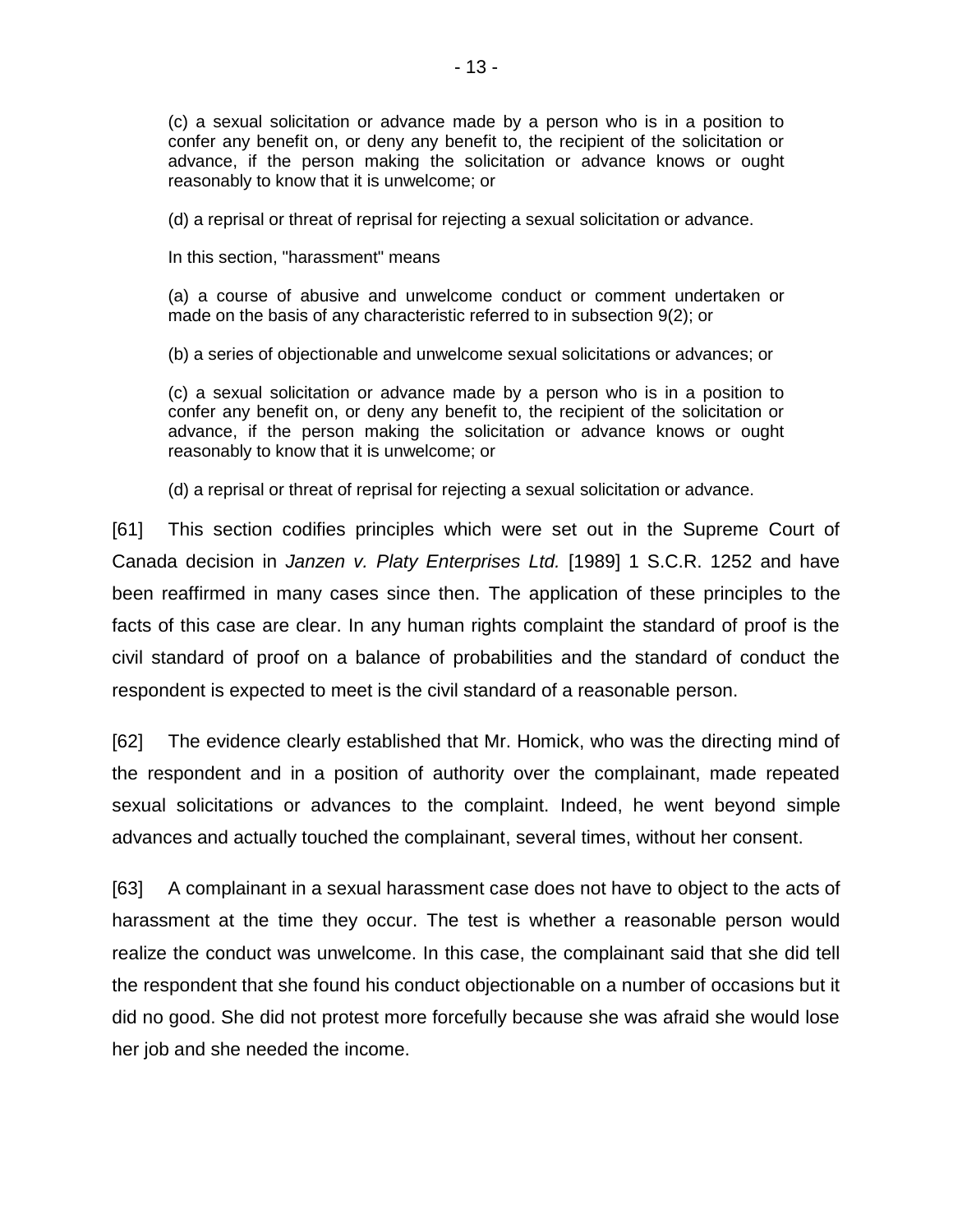[64] The complainant did admit to two incidents in which she permitted Mr. Homick to touch her. Neither of these events would lead any reasonable person to believe that the complainant welcomed the kinds of sexual advances that Mr. Homick had made and was continuing to make.

[65] Mr. Homick was in a position of power over the complainant and he repeatedly abused his power to degrade and humiliate the complainant.

[66] I therefore find that the respondent has contravened Section 19 of the *Code* and the complainant is entitled to damages and other remedies.

### **Remedies**

#### *Loss of Income*

[67] The first head of damages the Commission seeks is under paragraph 43(2)(b) of the *Code* for compensation for financial losses sustained and benefits lost as a result of the contravention of the *Code*.

[68] The complainant has not worked, except for one or two days, since she left her employment with the respondent on October 27, 2011. She received Workers Compensation benefits until March 1, 2013. She took a course to qualify as an Educational Assistant and did get one or two days of work in a school. However, she became pregnant in August of 2013 and had her second child in May, 2014. She is now pregnant again and not seeking employment. The Commission suggested that that she be awarded loss of income damages from October 27, 2011 to April 30, 2014.

[69] In the decisions of in *Garland v. Tackaberry (c.o.b. Grape & Grain),* [2013] MHRBAD 5, 2013 CanLII 21646 (MB HRC), and *Metaser v Jewish Community Campus of Winnipeg Inc*, 2013 CanLII 61017 (MB HRC), Adjudicator Dawson stated that the damages in respect of loss of employment under the *Human Rights Code* should not exceed the amount that the complainant would have been entitled to under Section 61 of *The Employment Standards Code*, C.C.S.M. c. E110 for dismissal without cause and without notice.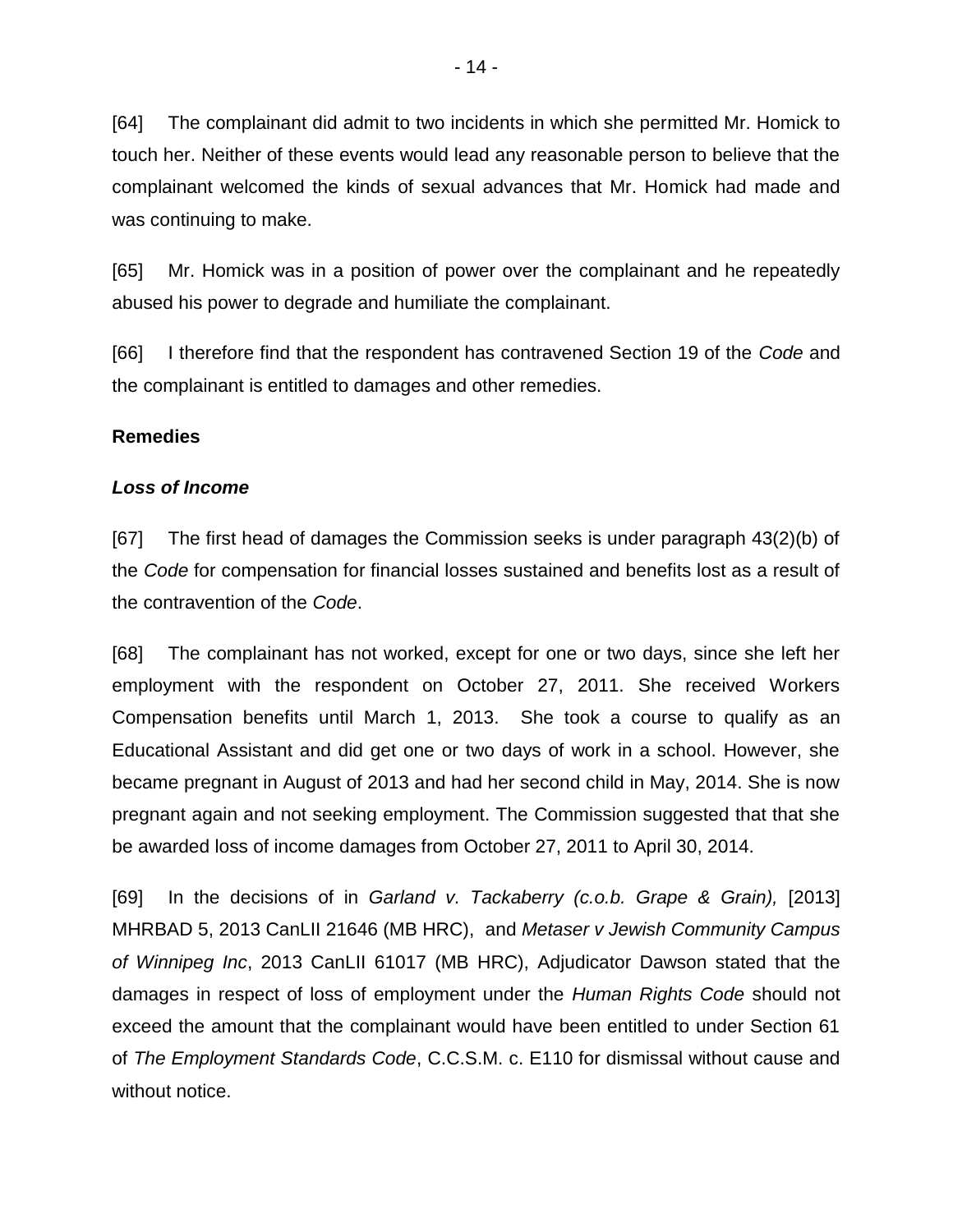[70] In this case the complainant had been working for the respondent for two and a half years so she would have been entitled to two weeks' pay in lieu of notice.

[71] However, in the case of *K.K. v Hair Passion,* 2013 CanLII 3982 (MB HRC) stated the law as follows:

The position advanced by the Commission equates the remedy under [clause](http://www.canlii.org/en/mb/laws/stat/ccsm-c-h175/latest/ccsm-c-h175.html#sec43subsec2_smooth)  [43\(2\)\(](http://www.canlii.org/en/mb/laws/stat/ccsm-c-h175/latest/ccsm-c-h175.html#sec43subsec2_smooth)b) of the *[Code](http://www.canlii.org/en/mb/laws/stat/ccsm-c-h175/latest/ccsm-c-h175.html)* with the remedy of wages in lieu of notice at common law. There are significant differences, however, between the nature and purpose of these two types of remedies.

An award on account of wages in lieu of notice is the measure of damages in a claim for wrongful dismissal at common law, and is based on a contractual obligation to give an employee reasonable notice of an intention to terminate his or her employment. (*Bardal*, at paras. 12 to 14) The purpose of an award of damages in a wrongful dismissal case is to place the former employee in the position the employee would have been in if reasonable notice had been given, as contemplated under the contract.

A remedy under clause  $43(2)(b)$ , on the other hand, is aimed at compensating the affected party for financial losses sustained by reason of the contravention of the *Code*. The purpose of such compensation is to restore the affected party so far as is reasonably possible or appropriate to the position he or she would have been in if the discrimination had not occurred.

[72] Human rights tribunals in other provinces have not limited damage awards for lost income to the amounts that would be available in a wrongful dismissal action. In *Piazza v. Airport Taxicab (Malton) Assn*. (Ont.C.A.), 1989 CanLII 4071, 69 OR (2d) 281; 60 DLR (4th) 759; [1989] OJ No 994 (QL); 10 CHRR 6347; 26 CCEL 191; 34 OAC 349 (ON CA), Zuber, J.A. wrote:

The purpose of the compensation is to restore a complainant as far as is reasonably possible to the position that the complainant would have been in had the discriminatory act not occurred. I find nothing in the language of the foregoing section which would import into it the limit on compensation which is imposed by the common law with respect to claims for wrongful dismissal.

[73] Other tribunals have reached similar conclusions. See for example: *Schulz v. Lethbridge Industries Limited,* 2012 AHRC 3 (CanLII) and *Vanton v. British Columbia Council of Human Rights*, 1994 CanLII 911 (BC SC).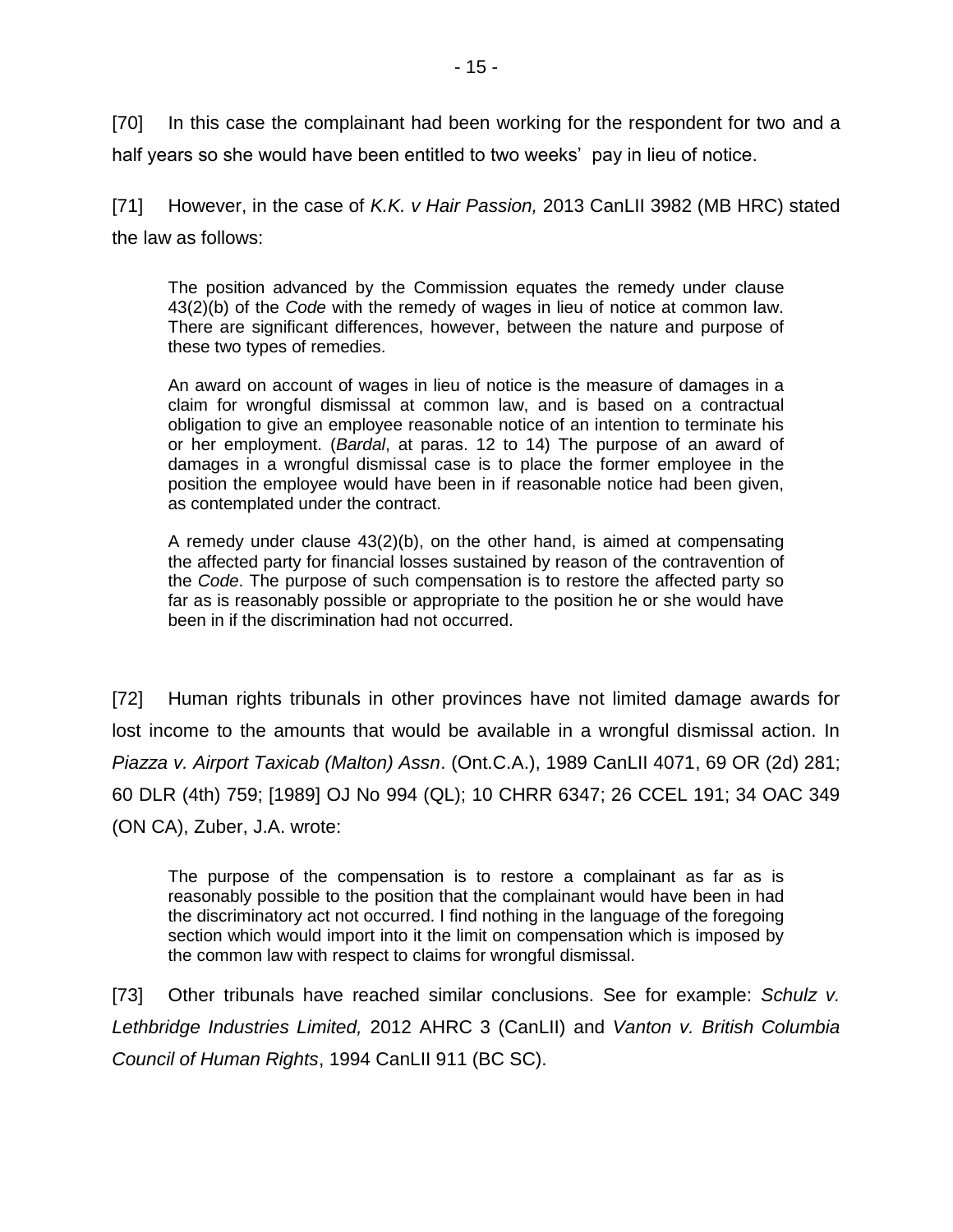[74] The amount of pay in lieu of notice that the complainant could have received under the *Employment Standards Code* or at common law is one reference point an adjudicator may use in assessing damages under clause 43(2)(b), but it is not the only one. The tribunal must consider all of the consequences of the contravention of the *Code* and the financial losses that flow from them.

[75] In this case, the extreme harassment suffered by the complainant not only caused her to lose her employment, but caused severe anxiety and depression which left her incapable of seeking alternative employment for an extended period of time. The complainant is entitled to compensation for lost income during which she was unable to work because of the effects of the harassment which she suffered.

[76] I am not satisfied that that the evidence supports an award based on the entire period from October 27, 2011 to April 30, 2014. The medical evidence confirms that the complainant suffered severe mental distress as a result of the harassment she experienced.. However, the complainant also had a prior history of psychiatric problems and there were other factors besides the harassment which contributed to her stress.

[77] By September, 2012 the complainant was able to take a course to qualify as an Educational Assistant. She completed this course in January, 2013 and submitted applications to the local school divisions. She had one interview in June, 2013 but was not hired. She did get her name on the substitute list and got one day of work at an elementary school. She became pregnant with her second child in August, 2013 and took her name off the substitute list because she was feeling unwell.

[78] There is no precise way of determining when other issues in the complainant's life became more significant than the stress caused by the harassment she had suffered in preventing the complainant from finding work. My assessment of the evidence as a whole is that the end of August 2013, when the complainant became pregnant, is a reasonable end date. I will therefore award the complainant damages for loss of income from October 25, 2011 to September 1, 2013.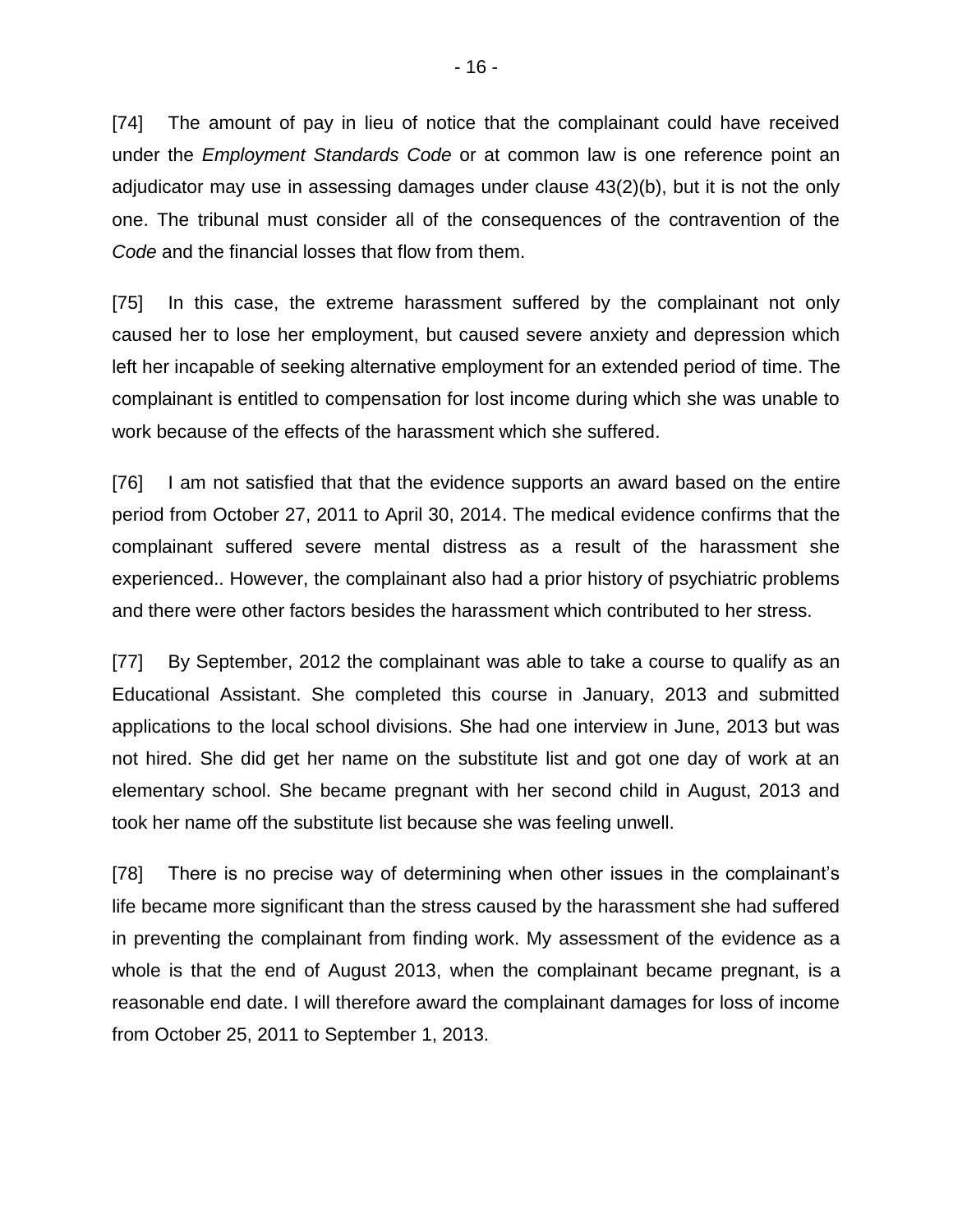[79] The complainant testified that her starting rate of pay was \$12.00 per hour and shortly before she left her employment it had increased to \$14.00 per hour. She worked between 30 and 40 hours per week. She also produced calculations of her gross weekly earnings that were used by the Workers Compensation Board in calculating her benefits. According to these calculations, her gross weekly wage was \$425.77 as of October 27, 2011 and in February, 2012 it increased to \$433.96 per week. She received Workers Compensation Benefits from October 27, 2011 to March 1, 2013 and the amount of these payments has been deducted from the calculation of lost earnings.

[80] The following table is an estimate of the lost earnings of the complainant based on the information taken from the Worker's Compensation Board summaries:

|                 |       |                     | <b>WCB</b>      |          |                            |
|-----------------|-------|---------------------|-----------------|----------|----------------------------|
|                 |       | <b>Gross weekly</b> | <b>Benefits</b> | Loss per |                            |
| <b>End Date</b> | Weeks | earnings            | <b>Received</b> | week     | <b>Net loss</b>            |
| 16-Feb-12       | 16    | \$425.77            | \$357.12        | \$68.65  | \$1,098.40                 |
| $1-Mar-13$      | 54    | \$433.96            | \$363.55        | \$70.41  | \$3,812.20                 |
| $1-Sep-13$      | 26    | \$433.96            | \$0.00          | \$433.96 | \$11,406.95                |
|                 |       |                     |                 |          | \$16,317.55                |
|                 |       |                     |                 |          | <b>TOTAL LOST EARNINGS</b> |

### *Damages for Injury to Dignity, Feelings and Self-Respect*

[81] The Commission also seeks an award of damages under clause 43(2)(c) of the *Code* to compensate the complainant for injury to dignity, feelings and self-respect. A number of recent Manitoba decisions have considered this head of damages in a sexual harassment complaint.

[82] The highest award of damages for injury to dignity, feelings and self-respect made in a Manitoba case is \$7,750.00 by Adjudicator Dawson in *Garland v. Tackaberry (c.o.b. Grape & Grain),* [2013] MHRBAD 5. That case involved lewd comments and actions directed at a young female employee by a customer of the business. The employer was liable for failing to take reasonable steps to present the harassment.

[83] In *Metaser v Jewish Community Campus of Winnipeg Inc,* 2013 CanLII 61017 (MB HRC) the same adjudicator concluded that \$5,250.00 was a reasonable settlement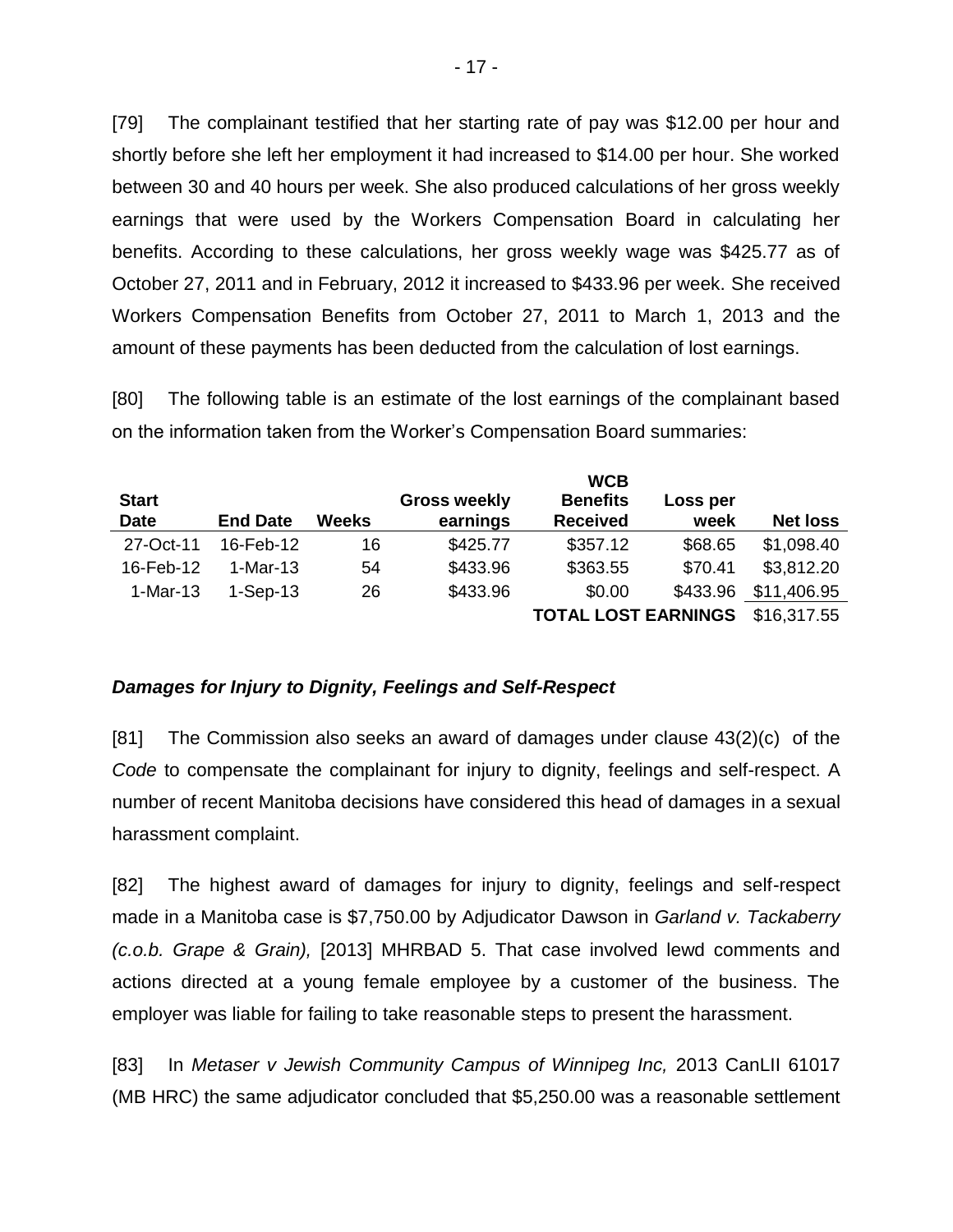offer under this head of damages for harassment consisted of unwelcome sexual jokes and verbal solicitations.

[84] In *Walmsley v Brousseau Bros Ltd (Super Lube),* 2014 CanLII 31472 (MB HRC) the adjudicator awarded \$3,500 damages, an award which he described as being at the low end of the scale.

[85] Awards in other provinces have been higher. In *Vipond v. Ben Wicks Pub and Bistro* [2013] HRTO 695, the tribunal reviewed recent damage awards in Ontario sexual harassment claims which ranged from \$12,000 to \$50,000.

[86] In *Arunachalam v. Best Buy Canada,* 2010 HRTO 1880 (CanLII) an adjudicator of the Ontario Human Rights Tribunal set out a two part test for assessing damages which has been adopted by other tribunals:

[52] I turn now to the relevant factors in determining the damages in a particular case. The Tribunal's jurisprudence over the two years since the new damages provision took effect has primarily applied two criteria in making the global evaluation of the appropriate damages for injury to dignity, feelings and self-respect: the objective seriousness of the conduct and the effect on the particular applicant who experienced discrimination: see, in particular, *Seguin v. Great Blue Heron Charity Casino*, 2009 HRTO 940 at para. 16 (CanLII).

[53] The first criterion recognizes that injury to dignity, feelings, and self respect is generally more serious depending, objectively, upon what occurred. For example, dismissal from employment for discriminatory reasons usually affects dignity more than a comment made on one occasion. Losing long-term employment because of discrimination is typically more harmful than losing a new job. The more prolonged, hurtful, and serious harassing comments are, the greater the injury to dignity, feelings and self-respect.

[54] The second criterion recognizes the applicant's particular experience in response to the discrimination. Damages will be generally at the high end of the relevant range when the applicant has experienced particular emotional difficulties as a result of the event, and when his or her particular circumstances make the effects particularly serious. Some of the relevant considerations in relation to this factor are discussed in *Sanford v. Koop*, 2005 HRTO 53 (CanLII) at paras. 34-38.

[87] Applying these tests in the present case supports a very high award of damages. The conduct of the respondent was objectively far more serious than any of the other cases I have referred to. Aggravating factors that were not present in other cases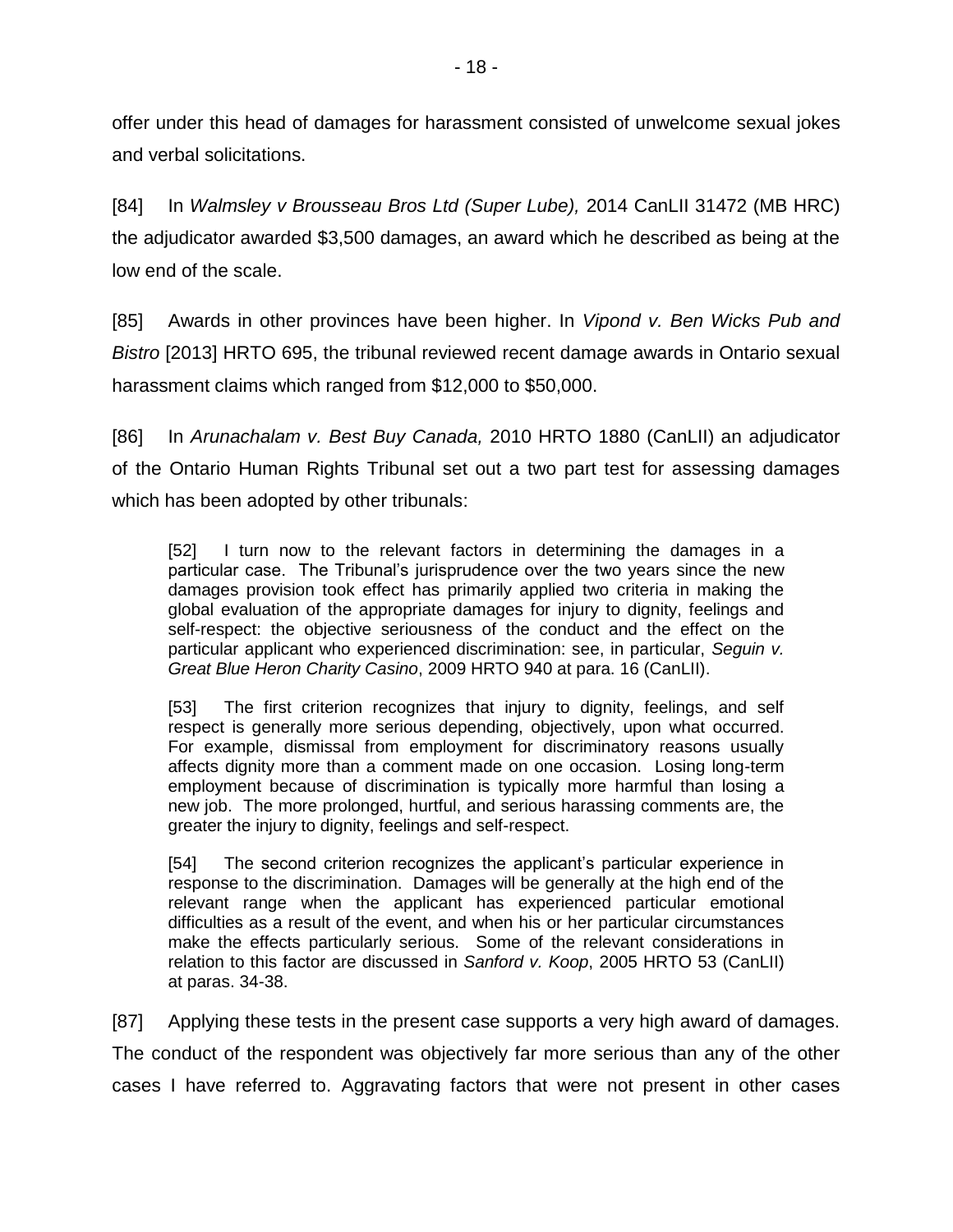include the facts that the acts harassment were committed by the owner of the business, the complainant and the owner were working along most of the time and the acts included physical contact.

[88] The subjective impact of the harassment on the complainant has also been severe. The harm she suffered went beyond simple injured feelings and included anxiety, depression, flashbacks and panic attacks which continued for several years.

[89] The Commission requested \$15,000.00 for this head of damages. I agree that this amount is appropriate. It is consistent with the level of damages awarded in other recent Manitoba cases but reflects the much greater seriousness of both the conduct of the respondent and the impact on the complainant in this case.

# *Exemplary Damages*

[90] The Commission also seeks an award of exemplary damages in the amount of exemplary damages in the amount of \$5,000.00. Paragraph 43(2)(d) of the *Code* states that the adjudicator may award exemplary damages "as punishment for any malice or recklessness involved in the contravention." Subsection 43(3) limits the amount of exemplary damages to the maximum fine which may be imposed in a prosecution for a contravention of the *Code* pursuant to subsection 51(1). This maximum is \$5,000.00 for an individual and \$25,000.00 in any other case.

[91] There is ample evidence of malice and recklessness on the part of the directing mind of the respondent. The amount of \$5,000.00 exemplary damages is appropriate.

### *Public Interest Orders*

[92] The Commission also requested public interest orders consisting of directing the respondent to attend a course on sexual harassment and the implementation of a sexual harassment policy.

[93] I have included a direction to the respondent to develop its own sexual harassment policy, but because this policy may take some time to create, I have also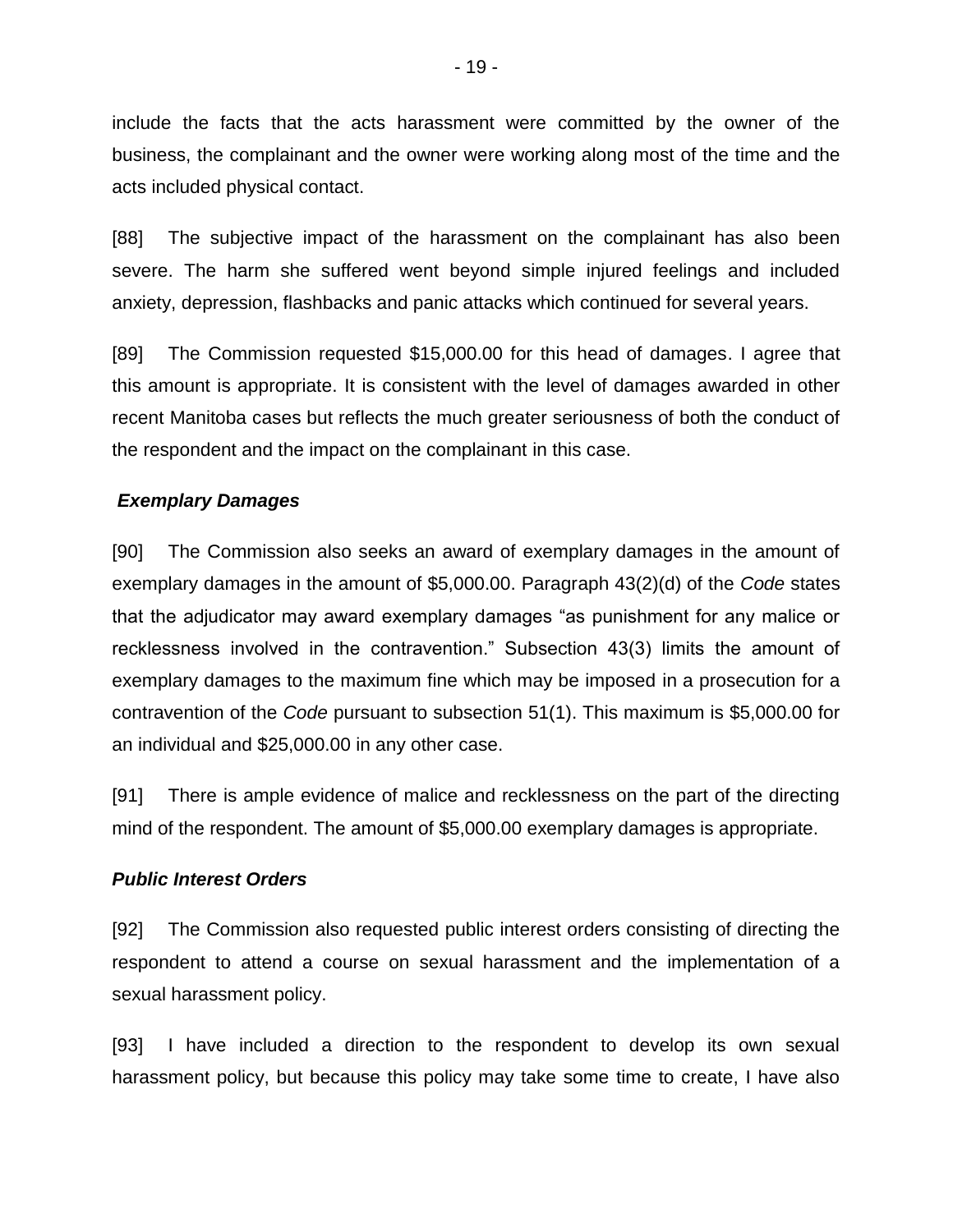directed that the respondent deliver a copy of the Commission's policy to each employee immediately.

[94] The Commission did not request a monitoring order of the kind that was granted in *Werestiuk v. Small Business Services Inc.* [1998] M.H.R.B.A.D. No. 1 because of the difficulties in enforcing such an order. Had such an order been requested, I would have granted it.

- [95] I therefore make the following orders:
	- a. That the Respondent pay to the Complainant the following amounts:
		- i. \$16,317.55 as compensation for lost income as a result of the contravention of the *Code;*
		- ii. \$15,000.00 for injury to dignity, feelings and self-respect;
		- iii. \$5,000.00 as exemplary damages.
	- b. That the president of the Respondent, Mr. Douglas Homick, attend a workshop on sexual harassment in the workplace offered by the Commission or some other party satisfactory to the Commission, and provide the Commission with evidence of its completion no later than July 14, 2015.
	- c. That the Respondent deliver to each employee of the Respondent a copy of the Manitoba Human Rights Commission policy on sexual harassment to each of its employees and provide the Commission with a signed acknowledgment from each employee that he or she has received the policy, within thirty days of the date of this decision.
	- d. That the Respondent develop and implement a sexual harassment policy, satisfactory to the Commission in form and content, post a copy of the policy at each workplace the Respondent operates and deliver a copy of